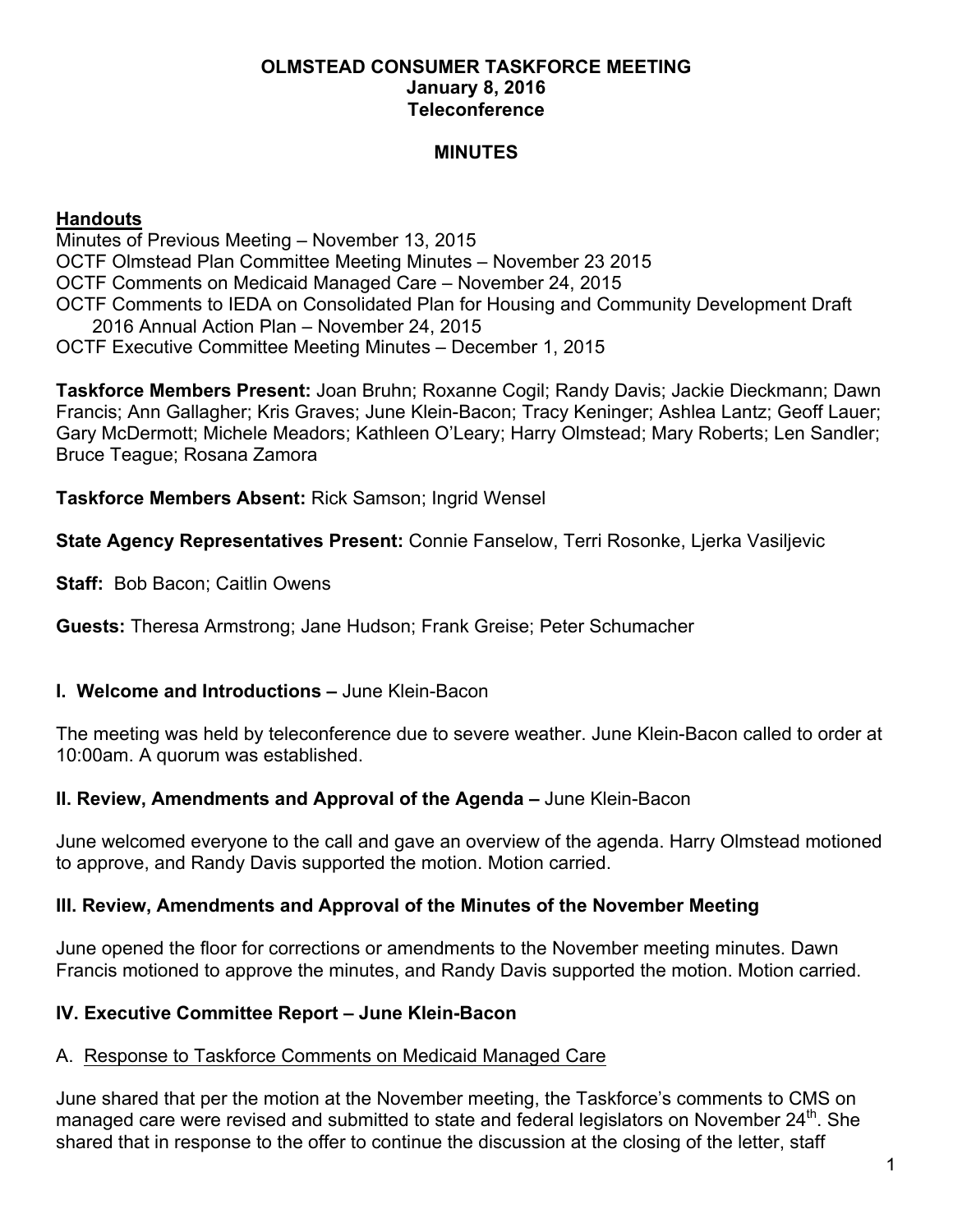members from both Senator Ernst's office and the Governor's office reached out to talk more about the Taskforce's concerns outlined in the letter. June had a call with Margaret Peterson, Senator Ernst's legislative correspondent for health and labor on December  $9<sup>th</sup>$ ; and she, Roxanne Cogil, and Caitlin Owens met with Nic Pottebaum, Governor Branstad's policy advisor on healthcare, on December 17<sup>th</sup>.

June shared that both meetings focused on the concerns the Taskforce outlined in the letter, and the need make sure if a delay were to occur it would be used wisely. June shared that her call with Margaret she reviewed concerns around communication with Medicaid members, providers, and caregivers; communication materials not being sent in a timely manner; lack of member involvement and engagement; and similarities between some of the key concerns about the roll out of managed care, and the concerns reflected in the data collected by the Taskforce through the IHH survey. Margaret indicated to June that Senator Ernst's office respects the state's authority to decide how to implement Medicaid, but agreed that access to services is critical. She encouraged June and the Taskforce to reach out in the future with updates or other information. June shared the survey report with Margaret after the call and reiterated the availability of the Taskforce to provide information about managed care and other issues from the perspective of individuals with disabilities, family members, and professionals in the field.

June shared that in addition to talking about managed care, the meeting with Nic Pottebaum from the Governor's Office provided an opportunity to share a little bit about the history of *Olmstead* and the work of the Taskforce, as well as an update about the drafting of a new state Olmstead Plan. Nic encouraged the Taskforce to approach the governor's office with solutions.

Randy asked whether any of the money that the governor projects will be saved through managed care will be used to reduce the waiver waitlists. Geoff Lauer said he does not think that has been addressed, and that the savings predicted by the Governor is likely projecting that the increasing cost to the state over the next several years will be less under managed care than it would have been otherwise, rather than a surplus of money currently in the system. Randy suggested the Taskforce make the point that savings from managed care should be used to address the waitlist, and Geoff agreed.

# B. WIOA Unified State Plan

June shared on behalf of Ashlea Lantz, who was unable to join the call. She reminded the group that Ashlea reported on the Workforce Innovation and Opportunity Act and the state's efforts to draft a Unified State Plan at the November meeting. She said several agencies came together to work on the plan, and outline how they will come together to comply with WIOA. An initial draft was shared in October for public comment, and a second draft is expected to be shared in mid-January. The Taskforce submitted comments mainly focused on the absence of focus on supports and services for individuals with disabilities in the plan. Ashlea has been attending workgroup meetings convened by the WIOA planning team to focus on addressing underserved populations in the plan. Ashlea said she was able to provide the group with background on the Taskforce and ICIE, and more about the Employment 1<sup>st</sup> initiative in the state and nationally. Two main focuses of the group were how to align internal activities and state partners, and how to connect that work with external activities being done by nongovernmental entities and certified rehabilitation providers.

### C. 2016 Legislative Session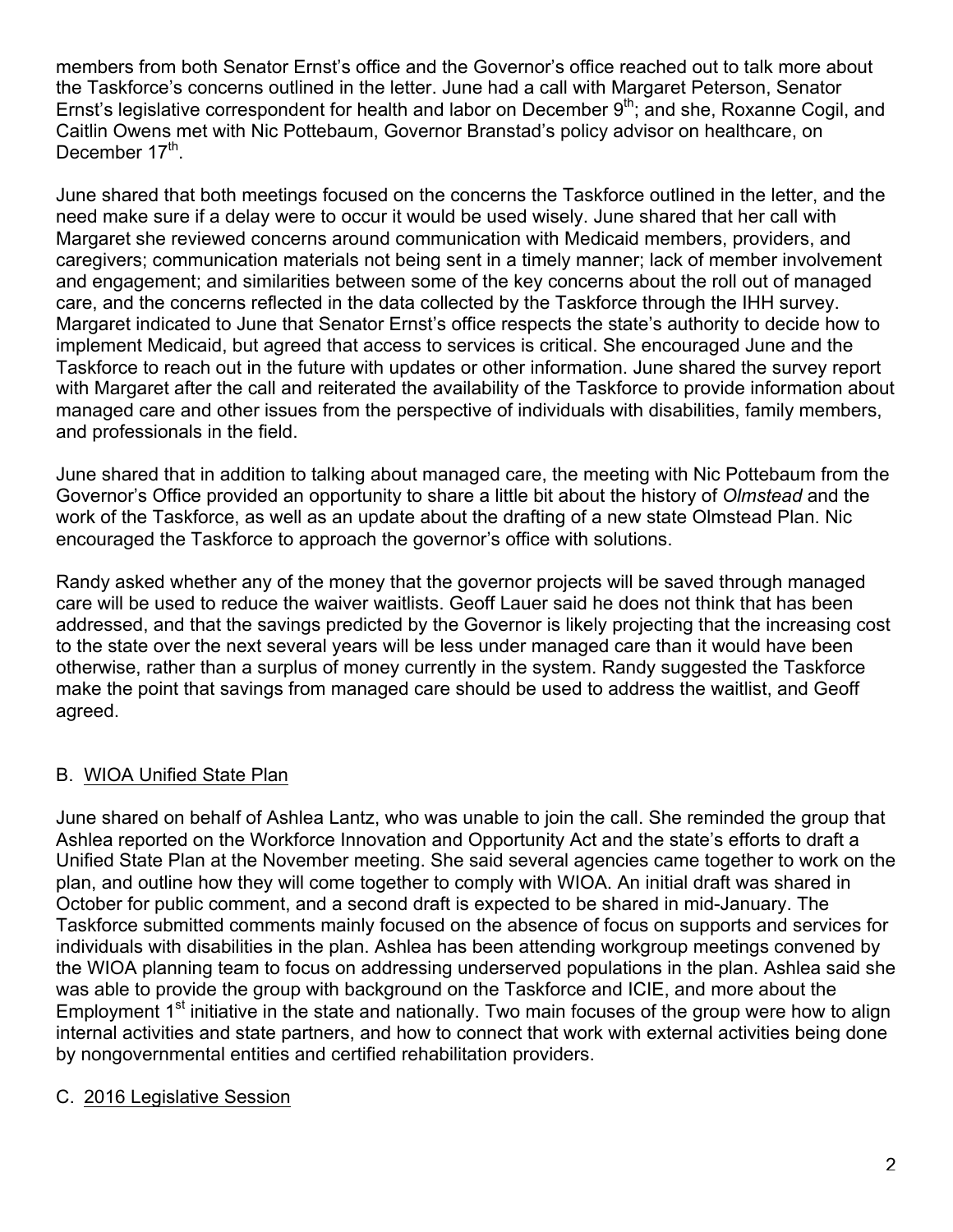June shared that the 2016 legislative session opens on January 11<sup>th</sup>, and that the December 11<sup>th</sup> issue of InfoNet contains a good overview of the budget concerns going into 2016. June encouraged everyone to remember when making comments to policy makers that the suggestion from the Governor's office to be solution-focused is a good one, and that the Taskforce stands ready to be a resource people. She said getting issues that align with *Olmstead* is important, whether is is personally or formally through the Taskforce. She asked whether anyone had issues they are already paying close attention to, particularly outside of managed care.

Gary McDermott shared that he had a conversation with Senator Rita Hart, and they will again be attempting to pass refueling assistance legislation. He said it is now up to the House, and she will be putting together a video to gather support in favor of this legislation. He requested others support it as well, and spread the word that it will be an issue the House takes up. June said transportation emerged as an issue many Taskforce members were concerned about when drafting the strategic priorities, including the refueling assistance legislation.

## **V. Nominations Committee Report – Caitlin Owens**

Caitlin shared on behalf of Mary Roberts, Nominations Committee chair. Caitlin shared that the application was made available in mid-December, and will be open through February 1, 2016. She said five applications have been submitted through the online system, but encouraged Taskforce members to spread the word to increase the applicant pool. She shared that the nominations committee would review the applications in early February, conduct reference checks, and propose the nominees to the full Taskforce at the March  $11<sup>th</sup>$  meeting.

## **VI. MHDS and Olmstead Plan Updates – Connie Fanselow and Theresa Armstrong**

### A. Olmstead Plan

Geoff shared that the overarching goal of the Taskforce representatives participating in the drafting of the Olmstead Plan is to have a comprehensive, statewide, cross-state agency plan that takes into consideration compliance with the ADA and how all of the state agencies names in Executive Order 27 will work towards community integration. He said at this point the plan resides exclusively within DHS, and more specifically the Division of Mental Health and Disability Services. He said the current plan is more of a template a this point; a high level, who is going to do what by when. He said he would like to see goals set by each state agency that align with DOJ guidance.

Connie Fanselow gave an overview of the changes to the plan incorporated after brainstorming sessions with the committee. She said most recently they have been reviewing the areas of focus, and how to work first from a DHS perspective to incorporate the activities they have control over, and then expand to include other areas that involve other state agencies or partner organizations who are involved in, or contribute to the goals of the Olmstead Plan. She said they have taken feedback from the committee and are looking at how to start deciding what activities belong in the plan, and what might be good ideas but do not necessarily need to be in the plan.

Connie gave an overview of the framework grid, and noted that since the last Taskforce meeting more focus has been given to the middle two columns: areas of focus; and programs, initiatives, and policy changes. She said she has been working with Caitlin to find time for the committee to meet again later this month, and that if any members of the committee or Taskforce have comments or questions on what has been done to this point she is happy to accept input at any time. She also suggested looking at the Taskforce's strategic priorities and how they could inform or align with the Olmstead Plan.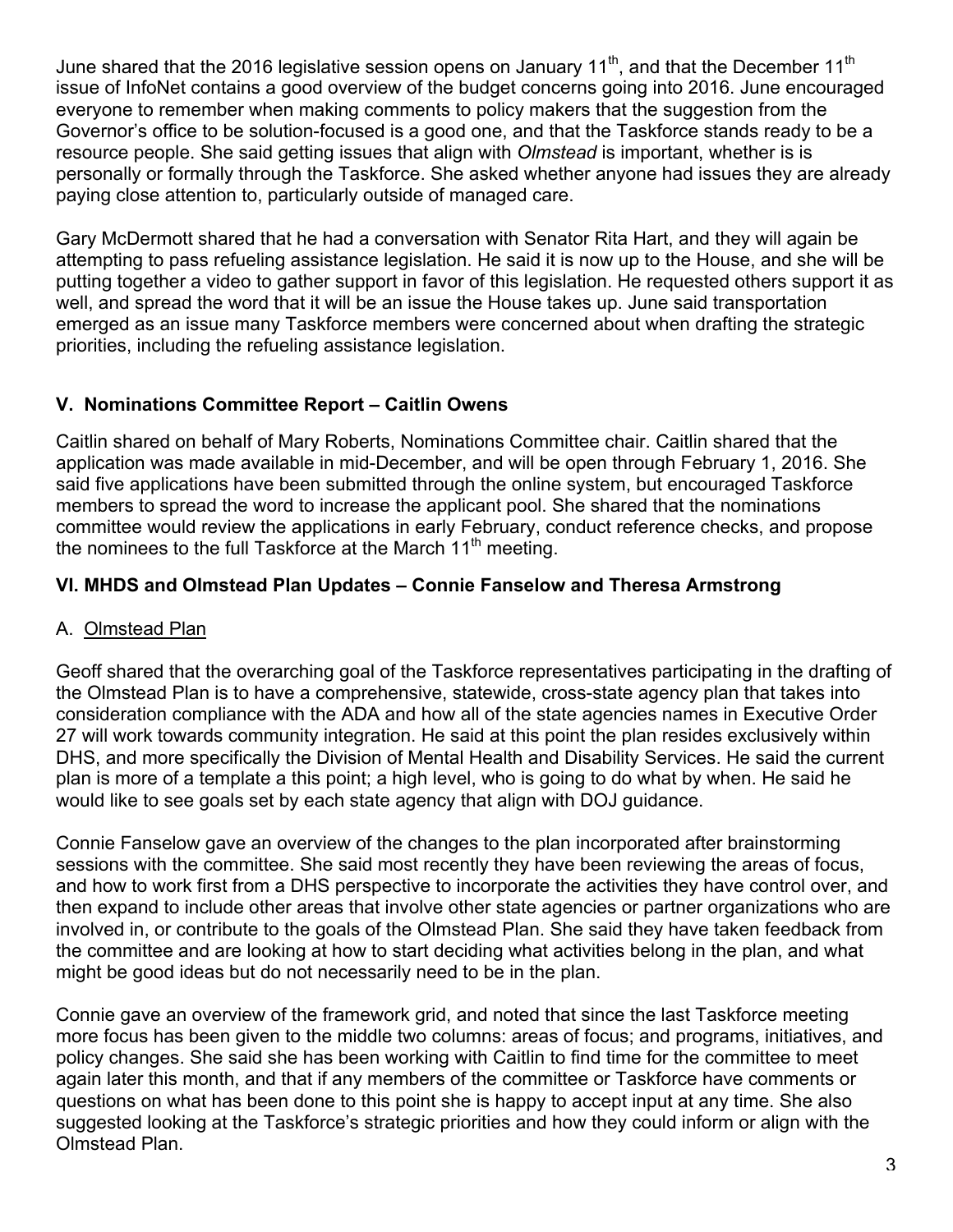Len Sandler asked what major steps or changes DHS has contemplated since the last meeting so the Taskforce can get a better idea of the direction the plan is taking. Connie said the version shared in November had the first and last column filled in, and from that there haven't been significant changes made, aside from wording. She said when the committee last met they had started to look at filling in the middle two columns. Len said people from the Johnson County Taskforce on Aging and others in the aging community are interested in connecting with Connie to make sure their needs are reflected in the plan. Connie said she welcomes their input.

### B. MHDS Update

Theresa Armstrong shared that the MHDS regions have submitted their first reports, which is exciting because they contain the first data that have been submitted out of the regions, whereas all of the other data has been from counties. She said they were due December 1, 2015 and the two MHDS staff are working with the CEOs to finalize the reports by the end of January, at which point they will be put on the DHS website. She said DHS has also been working with the regions on dashboards, and really looking at how they can take the data and other information and lay it out in a form that gives a people a picture of how the specific regions are doing, as well as the state as a whole. Regional CEOs have seen initial drafts of the dashboards, but up until now the example dashboards have used county data.

June asked if there is a projection of when the dashboards will be publicly available. She said she expects pieces of them to be released rather soon, and that already charts are out about crisis services. Theresa gave an update on administrative rules MHDS is responsible for. Last legislative session legislation was passed that made mental health advocates employees of the counties, which also came with guidance for DHS in developing administrative rule regarding that changeover. They worked with a stakeholder group that included advocates and county personnel, and they have recently been noticed. The rules relate to qualifications, data collection, and reporting requirements. She said they don't really change any of the specifics of the role of what mental health advocates do, but will bring some consistency statewide regarding how they operate.

Theresa reported that for some time MHDS has been wanting to update Chapter 24 of Iowa Administrative Rule, which pertains to mental health and disability service provider standards and accreditation. She said one reason is to to meet the desires of the providers who are accredited under Chapter 24, as some of the requirements were quite outdated. She said they also wanted to streamline them to relate more closely to other codified standards. DHS has been working with stakeholders over the last year, and are just starting to work with a MHDS commission committee to take a close look at the rules. She said the standards are all about laying down the standards for providing quality services and best practice, which is important to MHDS.

Connie gave an update about the Autism Support Program, which was created by the legislature a few years ago and went into effect in 2014. It is a funding stream for families who need applied behavioral support services for a young child with autism but don't have coverage through Medicaid or a private insurance provider. Families can apply, though there are limits on income and age of the child, etc. This program was administered by Magellan, but their contract with the state expired at the end of December 2015. The program was to be turned over to the MCOs at the end of December, but the delayed roll out for managed care left no one to administer the program. Since it is not a Medicaid program it didn't go to IME, so it came back to MHDS to provide administration during the transition period. Connie has been working to prepare to take applications, provide funding, etc, and is still in the process of making sure everything is in place to ensure people continue to receive services, and new applicants are provided services in a timely manner. There is an annual report due to the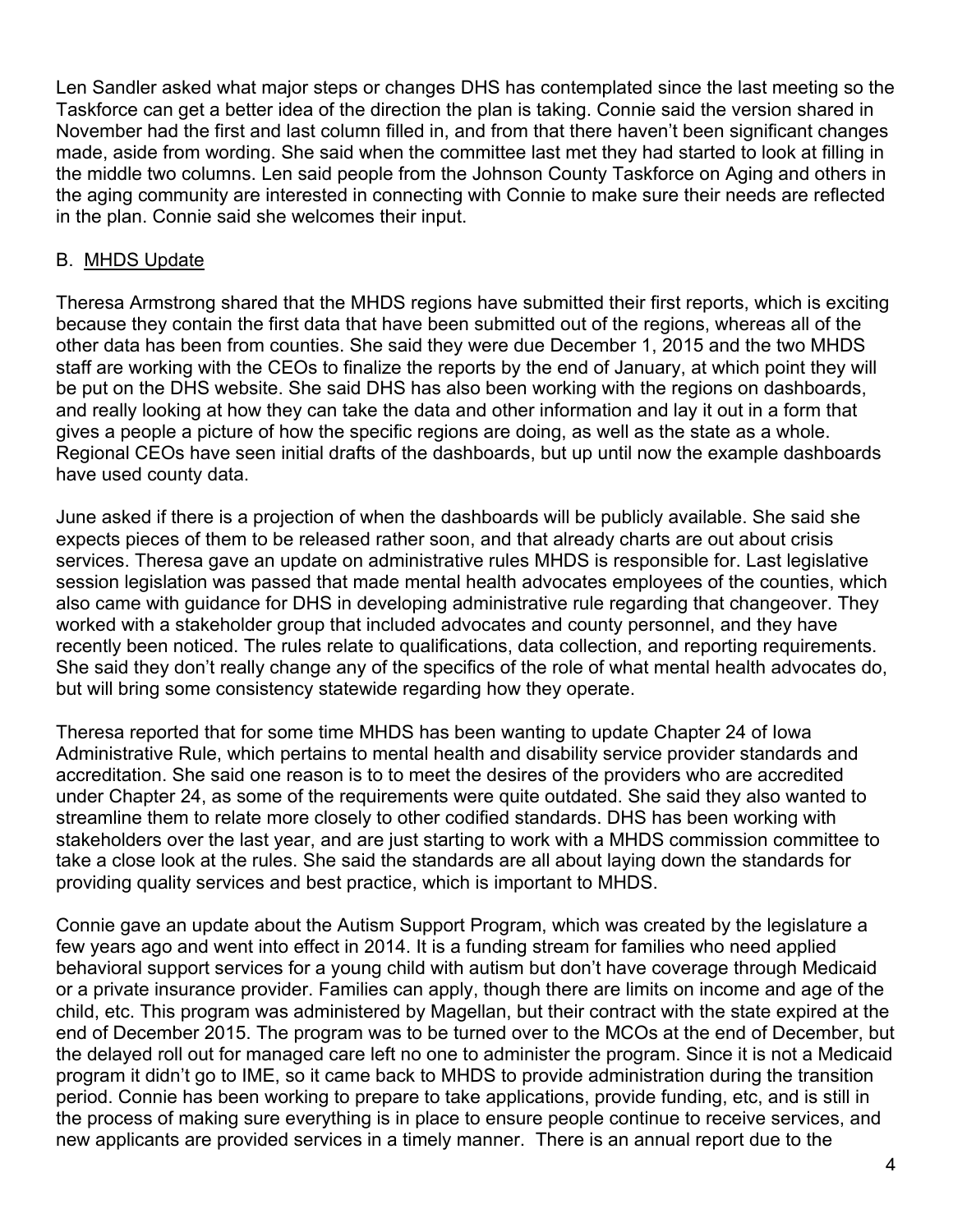legislature each year, and according to the December 2015 report to date there have been 21 children found eligible for the program and able to access services. She said the numbers ebb and flow, but have been steadily growing since the beginning as people have been hearing more about the service.

Jane Hudson asked if there were any funds left from the Autism Support Program from the last fiscal year. Theresa said no there were not any funds left over because they ended up being reappropriated. She said the numbers remain low on how many are actually being funded by the Autism Support Program, so it will remain to be seen what will happen with those funds that have been ear marked once the legislative session begins. She added that there are so few people who can provide ABA services in the state that even when they accept people into the program, they are often facing waitlists with providers because there are only so many providers who can provide those services. Jane asked what the credentials are. Connie said a person has to be a board certified behavior analyst, or supervised by a board certified behavior analyst. Theresa said there was money appropriated last year to help fund eligible students in becoming a BCBA.

Roxanne noted that the upper age limit of nine has also been a barrier for applicants, which Theresa agreed with. She said the Regional Autism Assistance Program has echoed that, and MHDS included that in their report to the legislature as an obstacle to accessing the funds. Commie said another reason the numbers are so low is because while people have applications in for this program, they are approved for Medicaid so no longer need the services. Jane asked if this program can be used to supplement Medicaid if Medicaid is not providing the ABA services. Theresa said no, if someone is eligible for Medicaid they are to receive the services through Medicaid, and that DHS is aware of reported obstacles of Magellan not approving services, but DHS will continue to monitor and address. Jane said that she has heard that people are being told by member services that the service is only covered if it is provided by a licensed social worker or psychologist, not a BCBA. Theresa said if people are being told that, it is incorrect and to contact DHS if that happens in the future. Tracy asked if the plan is still for the Autism Support Program to be transitioned to the MCOs, and if so are there any anticipated changes when that occurs. Theresa said the program will be transitioned to the MCOs and they do not anticipate changes to the program.

### **VII. Medicaid Managed Care Discussion**

June shared that CMS delayed the implementation by 60 days until March  $1<sup>st</sup>$  which means members now have until February 17<sup>th</sup> to change or select their MCO for coverage beginning on March 1<sup>st</sup>. Also in December Wellcare's contract was terminated by the state, which was a decision based on an administrative law judge's recommended because of Wellcare's failure to disclose fraud. This leaves AmeriGroup, AmeriHealth, and UnitedHealthcare. CMS outlined some of their findings and concerns in a letter, and 16 actions that are needed for the state to show readiness to launch on March 1 $^{\rm st}$ . CMS has requested to review the written response and summary of actions taken in response to their recommendations by February 15<sup>th</sup>.

Deb Johnson was unable to make the call, so a follow-up call will be scheduled and Caitlin will compile and send Deb any specific questions the Taskforce has.

# **VIII. Review and Amend 2016 Strategic Priorities**

June shared that the priorities on the draft document shared with the meeting materials rose to the top based on the discussion and polling at the November meeting, and the follow-up afterwards. The Executive Committee also discussed making priorities more actionable and worded in a positive, solution-focused manner. June shared a proposed action agenda for committees to use to focus their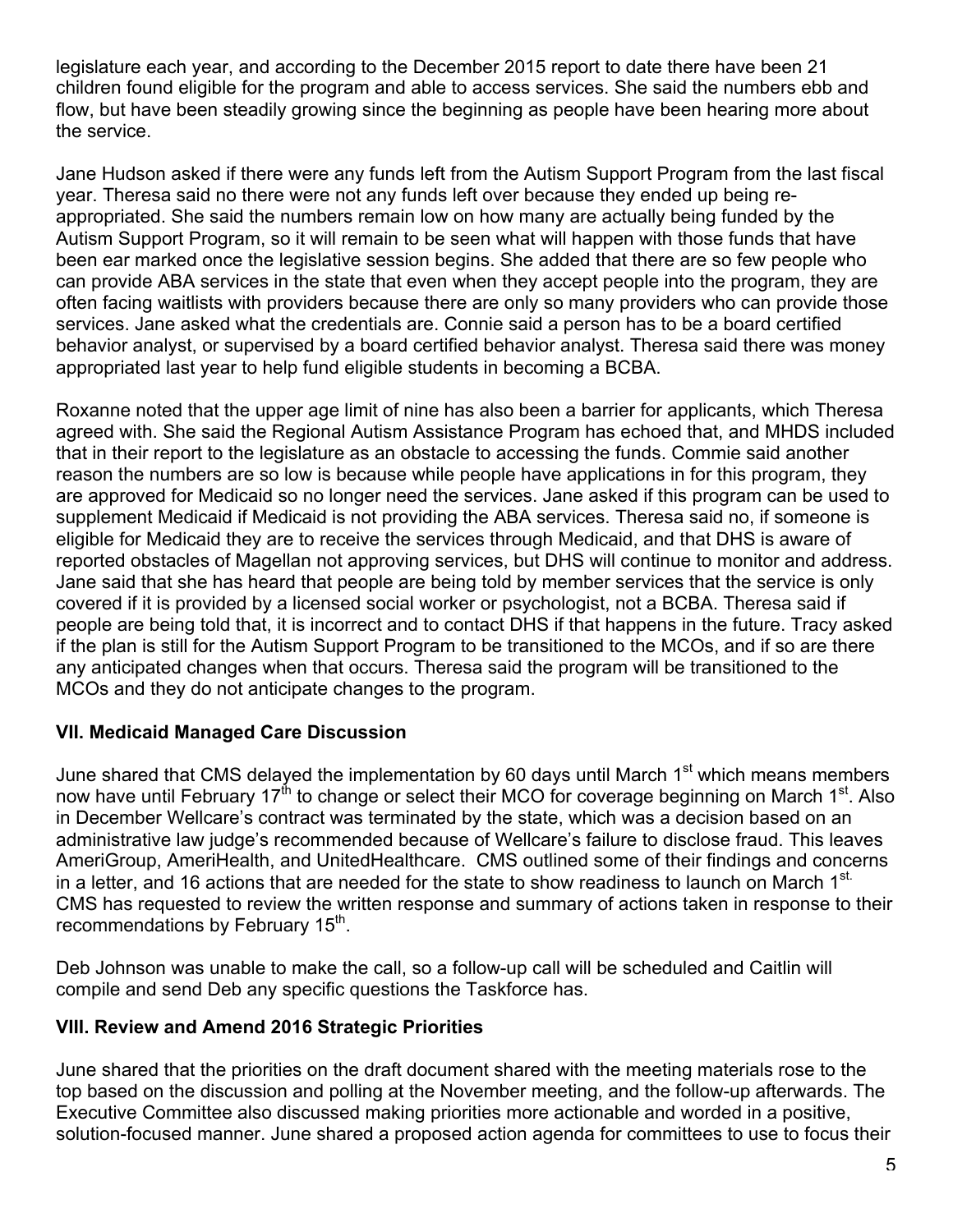work. The action agenda includes the priority, committee responsible, areas to monitor, and space for current and planned action. She said the document is still open for refinement and input. She asked for feedback on the draft priorities and action agenda, and noted that people could send input to Caitlin after the meeting as well.

Harry suggested the wording "dependable" be added to the transportation priority. He also suggested adding something about transportation in relation to community access when looking at housing priorities. Len suggested adjusting the wording of the housing priority to "advocate for increased opportunities for individuals with disabilities to rent or own housing in rural and urban communities that is affordable, safe, accessible, and livable. Consumers should have sufficient support across their lifespan to maintain housing in settings of their choice that promote maximum community participation and integration."

Dawn motioned to approve the 2016 strategic priorities and move the work on the action agendas to each committee. Roxanne supported the motion. Motion carried.

## **IX. State Agency Reports**

Terri Rosonke from the Iowa Finance Authority shared that the HCBS Rent Subsidy Program is still taking applications on a continuous basis and the waitlist has grown to 68; and 552 currently active participants. An average of \$62,000 is spent a month on active participants.

## **X. Taskforce Member Reports**

Geoff shared that a number of issues are on the radar of the Brain Injury Alliance, and MHDS Commission. He said the Commission has made a recommendation for the state to allow, through legislation, counties to increase their MHDS levy rates, which are currently capped at \$47.28. He said the cap makes it so counties cannot increase the funding they may want to direct to the regional MHDS system. He said there are counties and regions that are interested in expanding core services available to populations that are not mandated to be covered, like individuals with developmental disabilities or brain injury. He said the Commission has heard from counties/regions that to sustain and grow current services, additional funding may be needed. He said this is an issue to be aware of, especially as it may be overshadowed by focus on managed care and oversight. Roxanne said she was happy to hear of the Commission's recommendation, and knows the initiative is also supported by the Iowa Association of Community Providers.

Geoff added that from the perspective of the Brain Injury Alliance, the waitlist for the brain injury waiver, as with many others, are continuing to grow and that is something they are acutely feeling. June added that BIA did a survey and spoke with each region to hear about their brain injury services, and found that only five were funding brain injury services. Of those, not all were taking new referrals, but rather if the region contained counties that funded brain injury before regionalization, some were continuing to fund those services but not taking new referrals.

Dawn shared that the State Independent Living Council (SILC) is in the process of gathering input towards their new state plan. She said she sent out a survey in December to get input from Iowans with disabilities and encouraged everyone to participate and share. She will be sending the link out again, and have already received about 70 responses. She reminded everyone about the Governor's Conference on Disability and Aging in May. Dawn said Liz Sherwin will be facilitating a workshop on independent living history and philosophy, and hopes many will attend.

Len Sandler asked if Geoff could provide an update on the Home Motivation Tax Credit proposal the Commission has been working on. Geoff shared that last year the legislature considered some